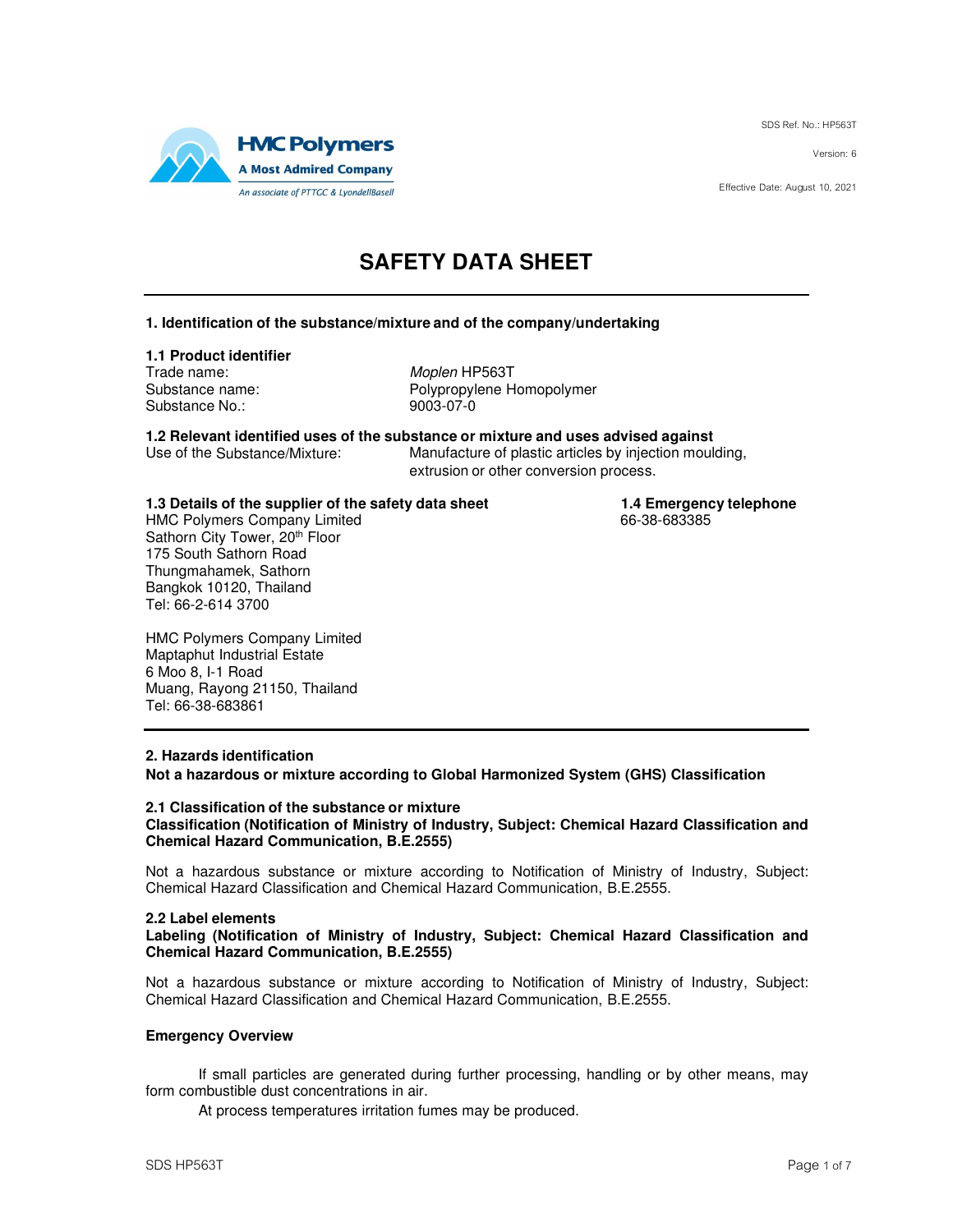Molten polymer may cause thermal burns. Slipping hazard if spilled on hard smooth walking surface. The material can accumulate static charges which could be a source of ignition.

### **Physical-chemical, Health, Environmental Hazard Description**

### **Health hazards**

|             | Mechanical irritation is possible.                                                                                                                                                                                                                                                                                            |
|-------------|-------------------------------------------------------------------------------------------------------------------------------------------------------------------------------------------------------------------------------------------------------------------------------------------------------------------------------|
| Ingestion:  | Ingestion not a likely route of exposure                                                                                                                                                                                                                                                                                      |
| Inhalation: | Inhalation of process fumes and vapors may cause soreness in the<br>nose and throat and coughing. "Nuisance dust" such as polymer dust<br>typically exhibit no significant health effect when they are reasonably<br>controlled. Exposure to high concentrations of dust may cause slight<br>irritation by mechanical action. |
| Skin:       | Molten polymer may cause thermal burns.                                                                                                                                                                                                                                                                                       |

### **Other hazards**

No additional information available.

| 3. Composition/information on ingredients |           |          |
|-------------------------------------------|-----------|----------|
| Chemical name                             | CAS-No.   | Weight % |
| Polypropylene Homopolymer                 | 9003-07-0 | -95      |

Contains: Stabilizers

| 4. First aid measures<br>General advice: | Take proper precautions to ensure your own health and<br>safety before attempting rescue and providing first aid.                                                                                                                                                                             |
|------------------------------------------|-----------------------------------------------------------------------------------------------------------------------------------------------------------------------------------------------------------------------------------------------------------------------------------------------|
| If inhaled:                              | Remove person to fresh air. If signs/symptoms continue,<br>get medical attention. Keep person warm, if necessary give<br>Cardio-Pulmonary Resuscitation (CPR)                                                                                                                                 |
| In case of skin contact:                 | If molten material contacts the skin, immediately flush with<br>large amounts of water to cool the affected tissue and<br>polymer.<br>Do not attempt to peel polymer from skin as this will remove<br>the skin. Obtain immediate emergency medical attention if<br>burn is deep or extensive. |
| In case of eye contact:                  | Flush eyes thoroughly with water for several minutes and<br>seek medical attention if discomfort persists.<br>In case of eye contact with molten polymer:<br>Continuously flush eye(s) with cool running water for at least<br>15 minutes.                                                    |
| If swallowed:                            | Adverse health effects due to ingestion are not anticipated.                                                                                                                                                                                                                                  |
| Notes to physician<br>Symptoms:          | Inhalation of process fumes and vapors may cause soreness<br>in the nose and throat and coughing.                                                                                                                                                                                             |
| Hazards:                                 | Dust contact with the eyes can lead to mechanical irritation.<br>Molten polymer may cause thermal burns.                                                                                                                                                                                      |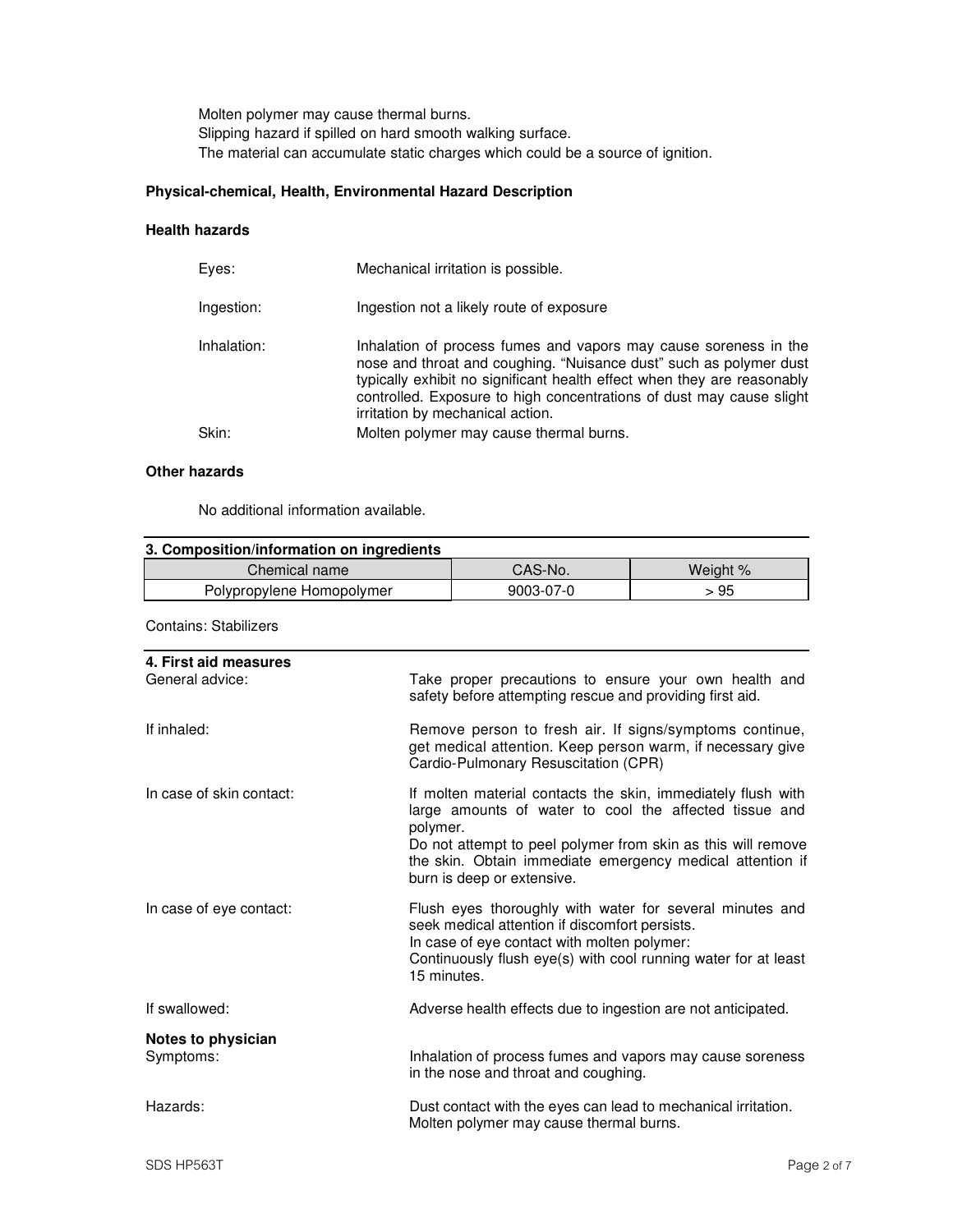| 5. Fire-fighting measures<br>Suitable extinguishing media: | SMALL FIRE, Use dry chemical, CO2, or water spray.<br>LARG FIRES, Use water spray hose nozzles from a safe<br>location.                                                                                                                                                                                                                              |
|------------------------------------------------------------|------------------------------------------------------------------------------------------------------------------------------------------------------------------------------------------------------------------------------------------------------------------------------------------------------------------------------------------------------|
| Unsuitable extinguishing media:                            | None known.                                                                                                                                                                                                                                                                                                                                          |
| Special hazards during<br>fire fighting:                   | During a fire, may contain smoke and gas which may be toxic<br>and/or irritating.                                                                                                                                                                                                                                                                    |
| Special protective equipment<br>for fire-fighters:         | Wear approved positive pressure self-contained breathing<br>apparatus and firefighter protective clothing.                                                                                                                                                                                                                                           |
| 6. Accidental release measures<br>Personal precautions:    | Use appropriate safety equipment.<br>Creates dangerous slipping hazard on any hard smooth<br>surface.<br>Avoid generating dust.<br>Equip emergency responders with proper personal protective<br>equipment (PPE).<br>Avoid dispersal of dust in the air (i.e., clearing dust surfaces<br>with compressed air).<br>Potential combustible dust hazard. |
| Environmental precautions:                                 | Do not flush into surface water or sanitary sewer system.                                                                                                                                                                                                                                                                                            |
| Methods for cleaning up:                                   | On land, sweep/shovel into suitable disposal containers or<br>vacuum using equipment which avoids ignition risk.<br>On water, material is insoluble; collect and contain as any<br>solid.<br>All recovered material should be<br>packaged,<br>labeled,<br>transported and disposed.                                                                  |

### **7. Handling and storage**

| <b>Handling</b>          |                                                                                                                                                                                                                                                                                                                                                                                                                                                                                                                                                                                                                                                                                                                                                                                                                                                                                                                                                                                                       |
|--------------------------|-------------------------------------------------------------------------------------------------------------------------------------------------------------------------------------------------------------------------------------------------------------------------------------------------------------------------------------------------------------------------------------------------------------------------------------------------------------------------------------------------------------------------------------------------------------------------------------------------------------------------------------------------------------------------------------------------------------------------------------------------------------------------------------------------------------------------------------------------------------------------------------------------------------------------------------------------------------------------------------------------------|
| Advice on safe handling: | Material is in a pellet form.<br>If converted to small particles during further processing,<br>handling, or by other means, may form combustible dust<br>concentrations in air.<br>Avoid dust accumulation in enclosed space.<br>Avoid generating dust; fine dust suspended in air and in the<br>presence of an ignition source is a potential dust explosion<br>hazard.<br>Static discharge (spark), or other ignition sources, in high<br>dust environments may ignite the dust and result in a dust<br>explosion.<br>Electrostatic charge may build during conveying or handling.<br>Equipment handling polymer should be conductive and<br>grounded (earthed) and bonded.<br>Metal containers involved in the transfer of this material<br>should be grounded and bonded.<br>All electrical equipment should conform to applicable electric<br>codes and regulatory requirements for areas handling<br>combustible dusts.<br>After handling, always wash hands thoroughly with soap and<br>water. |
|                          |                                                                                                                                                                                                                                                                                                                                                                                                                                                                                                                                                                                                                                                                                                                                                                                                                                                                                                                                                                                                       |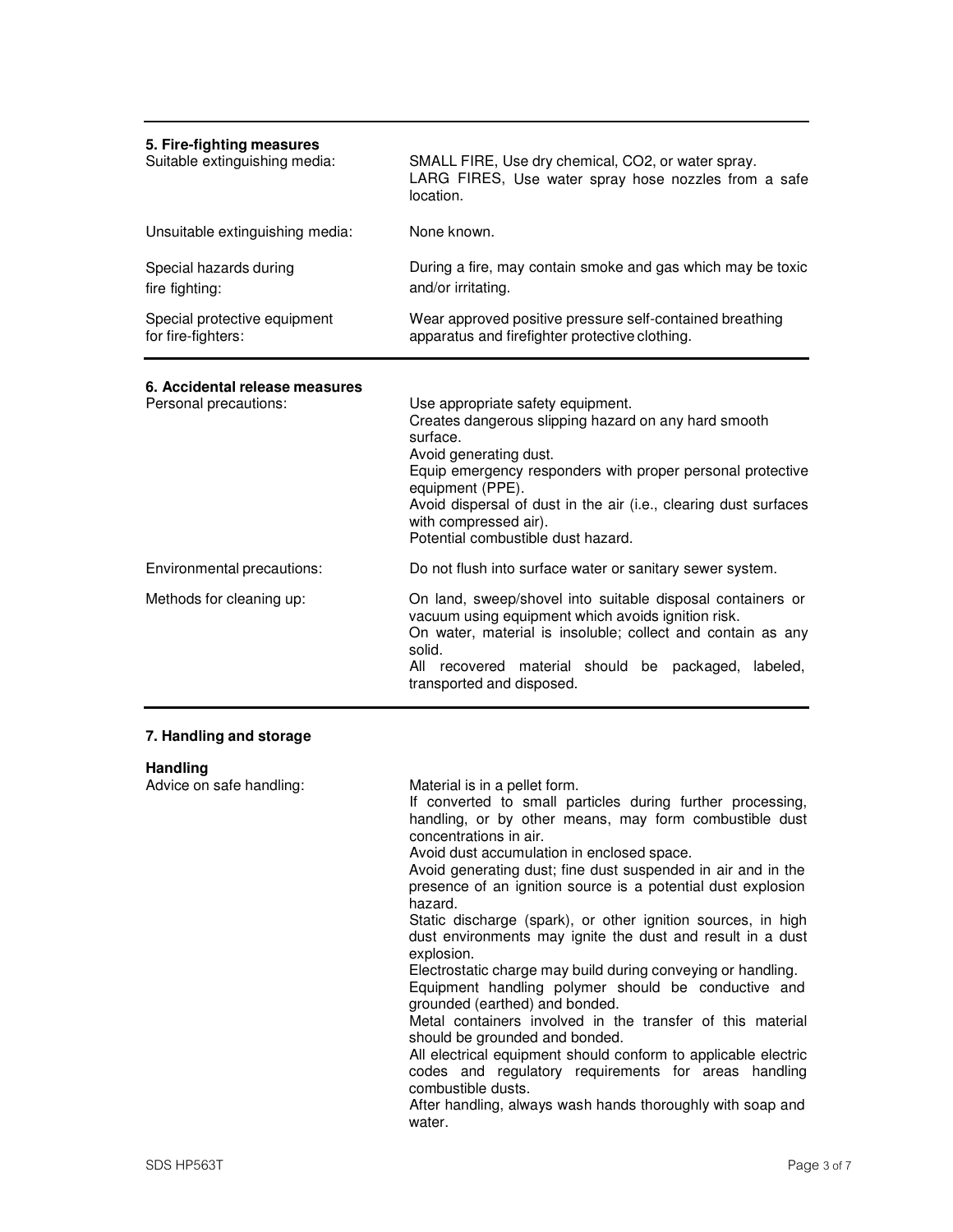|                                                                     | When bringing the material to processing temperatures<br>vapors may develop may condense in the exhaust<br>ventilation. See section 10.                                                                                                                                                                                                                                                                       |
|---------------------------------------------------------------------|---------------------------------------------------------------------------------------------------------------------------------------------------------------------------------------------------------------------------------------------------------------------------------------------------------------------------------------------------------------------------------------------------------------|
| <b>Storage</b><br>Requirements for storage<br>areas and containers: | Store in a dry location.<br>Use good housekeeping practices during storage, transferring<br>and handling. Process enclosures and adequate ventilation<br>should be used to avoid excessive dust accumulation.<br>Store away from excessive heat and away from strong<br>oxidizing agents.<br>Keep container closed to prevent contamination.<br>Take measures to prevent the buildup of electrostatic charge. |

### **8. Exposure controls/personal protection**

| Engineering control:      | Provide adequate room ventilation. Provide adequate<br>ventilation at the extruder to minimize exposure to process<br>vapors. Eliminate ignition sources during<br>repair<br>and<br>maintenance operations.                                                                                                                                                                                                                                                                                                      |
|---------------------------|------------------------------------------------------------------------------------------------------------------------------------------------------------------------------------------------------------------------------------------------------------------------------------------------------------------------------------------------------------------------------------------------------------------------------------------------------------------------------------------------------------------|
| Respiratory protection:   | When workers are facing concentrations above the exposure<br>limit they must use appropriate certified respirators.<br>Use appropriate respiratory protection where atmosphere<br>exceeds recommended limits.<br>Where workers could be exposed to dust concentratons<br>above the exposure limit they must use appropriate certified<br>respirators.                                                                                                                                                            |
| Hand protection:          | Wear gloves that provide thermal protection where there is a<br>potential for contact with heated material.                                                                                                                                                                                                                                                                                                                                                                                                      |
| Eye protection:           | Dust service goggles should be worn to prevent mechanical<br>injury or other irritation to eyes due to airborne particles<br>which may result from handling this product.                                                                                                                                                                                                                                                                                                                                        |
| Skin and body protection: | Wear suitable protective clothing.                                                                                                                                                                                                                                                                                                                                                                                                                                                                               |
| Hygiene measures:         | Selection of appropriate personal protective equipment<br>should be based on an evaluation of the performance<br>characteristics of the protective equipment relative to the<br>task(s) to be performed, conditions present, duration of use,<br>and the hazards and/or potential hazards that may be<br>encountered during use.<br>Use good personal hygiene practices.<br>Wash hands before eating, drinking, smoking, or using toilet<br>facilities.<br>Take off contaminated clothing and wash before reuse. |

### **9. Physical and chemical properties**

| Appearance<br>Physical state: | <b>Pellets</b>       |
|-------------------------------|----------------------|
| Color:                        | Translucent to white |
| Odor:                         | Slightly waxy odor   |
| Safety data                   |                      |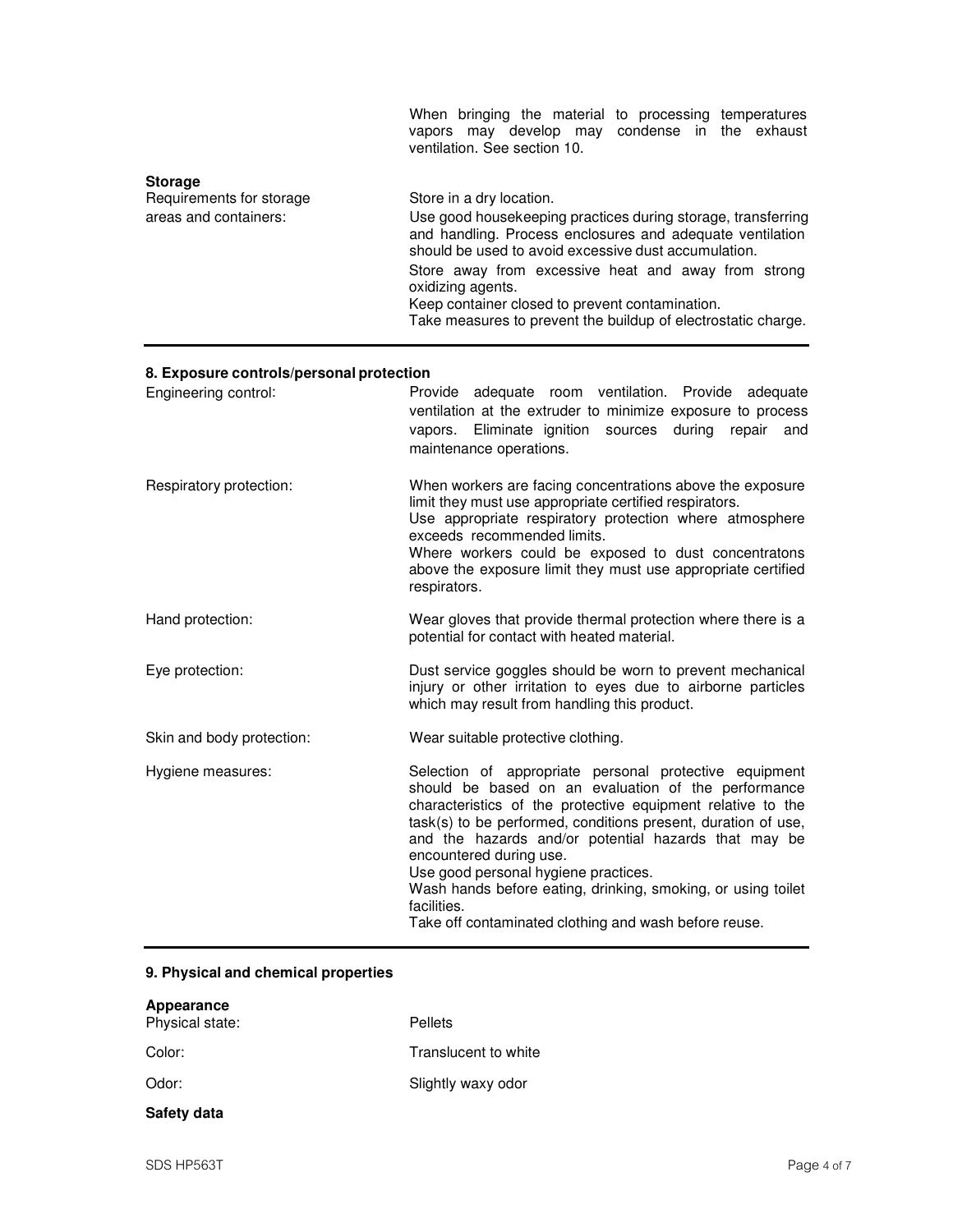| Melting point:             | >120°C (248°F)                                                                                                |
|----------------------------|---------------------------------------------------------------------------------------------------------------|
| Lower explosion limit:     | The minimum explosive concentration (MEC) for polymer<br>dust varies according to particle size distribution. |
| Upper explosion limit:     | Not applicable.                                                                                               |
| Flammability (solid, gas): | Polymer will burn but does not easily ignite.                                                                 |
| Oxidizing properties:      | Not considered an oxidizing agent.                                                                            |
| Autoignition temperature:  | $>300$ °C                                                                                                     |
| pH:                        | Not applicable.                                                                                               |
| Water solubility:          | Insoluble.                                                                                                    |
| Specific gravity:          | 0.88 To 0.92                                                                                                  |
|                            |                                                                                                               |

# **10. Stability and reactivity**

| Conditions to avoid:              | Avoid contact with strong oxidizers, excessive heat, sparks<br>or open flame.                                                            |
|-----------------------------------|------------------------------------------------------------------------------------------------------------------------------------------|
| Materials to avoid:               | Material may be softened by some hydrocarbons.                                                                                           |
| Hazardous decomposition products: | Not expected to decompose under normal conditions.                                                                                       |
| Thermal decomposition:            | Carbon monoxide, olefinic and paraffinic compounds, trace<br>amounts of organic acids, ketones, aldehydes and alcohols<br>may be formed. |
| Hazardous reactions:              | Will not occur.                                                                                                                          |

### **11. Toxicological information**

| <b>Acute toxicity</b>                                              |                                                                                                   |
|--------------------------------------------------------------------|---------------------------------------------------------------------------------------------------|
| Acute oral toxicity:                                               | Not classified                                                                                    |
| Acute inhalation toxicity:                                         | Not classified                                                                                    |
| Acute dermal toxicity:                                             | Not classified                                                                                    |
| Skin corrosion/irritation:                                         | Not a skin irritant                                                                               |
| Serious eye damage/eye irritation:                                 | Not an eye irritant. Mechanical irritation is possible                                            |
| Respiratory or skin sensitization:                                 | Not classified                                                                                    |
|                                                                    |                                                                                                   |
|                                                                    |                                                                                                   |
| <b>Chronic toxicity</b><br>Carcinogenicity:                        | Not classified                                                                                    |
| Germ cell mutagenicity:                                            | Not classified                                                                                    |
| Teratogenicity:                                                    | Not classified                                                                                    |
| Toxicity for reproduction:                                         | Not classified                                                                                    |
| <b>Target Organ Systemic</b><br><b>Toxicant - Single exposure:</b> | The substance or mixture is not classified as specific<br>target organ toxicant, single exposure. |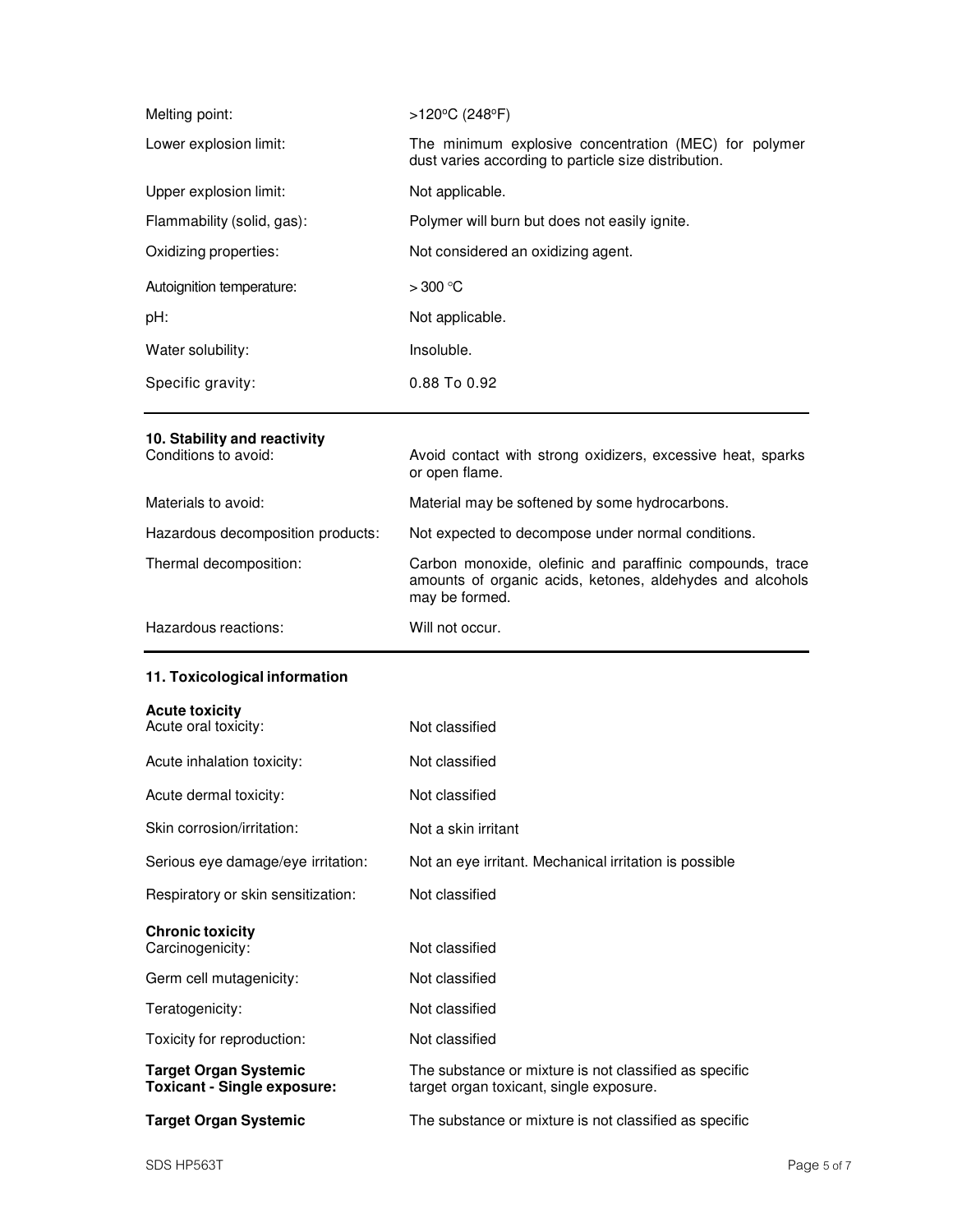**Toxicant - Repeated exposure:** target organ toxicant, repeated exposure.

| <b>Aspiration hazard:</b>                                        | Not applicable                                                                                                                                                                                                                                                |
|------------------------------------------------------------------|---------------------------------------------------------------------------------------------------------------------------------------------------------------------------------------------------------------------------------------------------------------|
| 12. Ecological information<br>Bioaccumulation:                   | This material is not expected to bioaccumulate.                                                                                                                                                                                                               |
| Additional advice<br>Environmental fate and<br>Pathways:         | This material is not volatile and insoluble in water.                                                                                                                                                                                                         |
| Biodegradability:                                                | Not expected to be biodegradable                                                                                                                                                                                                                              |
| <b>Further information on ecology</b><br>Acute aquatic toxicity: | Not classified                                                                                                                                                                                                                                                |
| Chronic aquatic toxicity:                                        | Not classified                                                                                                                                                                                                                                                |
| Results of PBT:                                                  | Not applicable                                                                                                                                                                                                                                                |
| 13. Disposal considerations<br>Product:                          | All recovered material should be packaged, labeled,<br>transported and disposed of or reclaimed in conformance<br>with applicable laws and regulations and in conformance<br>with good engineering practices. Reclaim where possible.<br>Recycle if possible. |

#### **14. Transport information**

Not regulated for transport

### **15. Regulatory information**

### **Safety, health and environmental regulations/legislation specific for the substance or mixture**

### **Thailand: Hazardous Substance Act, B.E. 2535**

This product does not contain substances listed #4 (Prohibitive Substances) in Thai Hazardous Substances Act.

### **16. Other information**

### **Revision**

- 0. Created safety data sheet
- 1. Revised safety data sheet format
- 2. Revised disclaimer
- 3. Updated address
- 4. Changed format
- 5. Updated disclaimer
- 6. Updated section 2 and 9